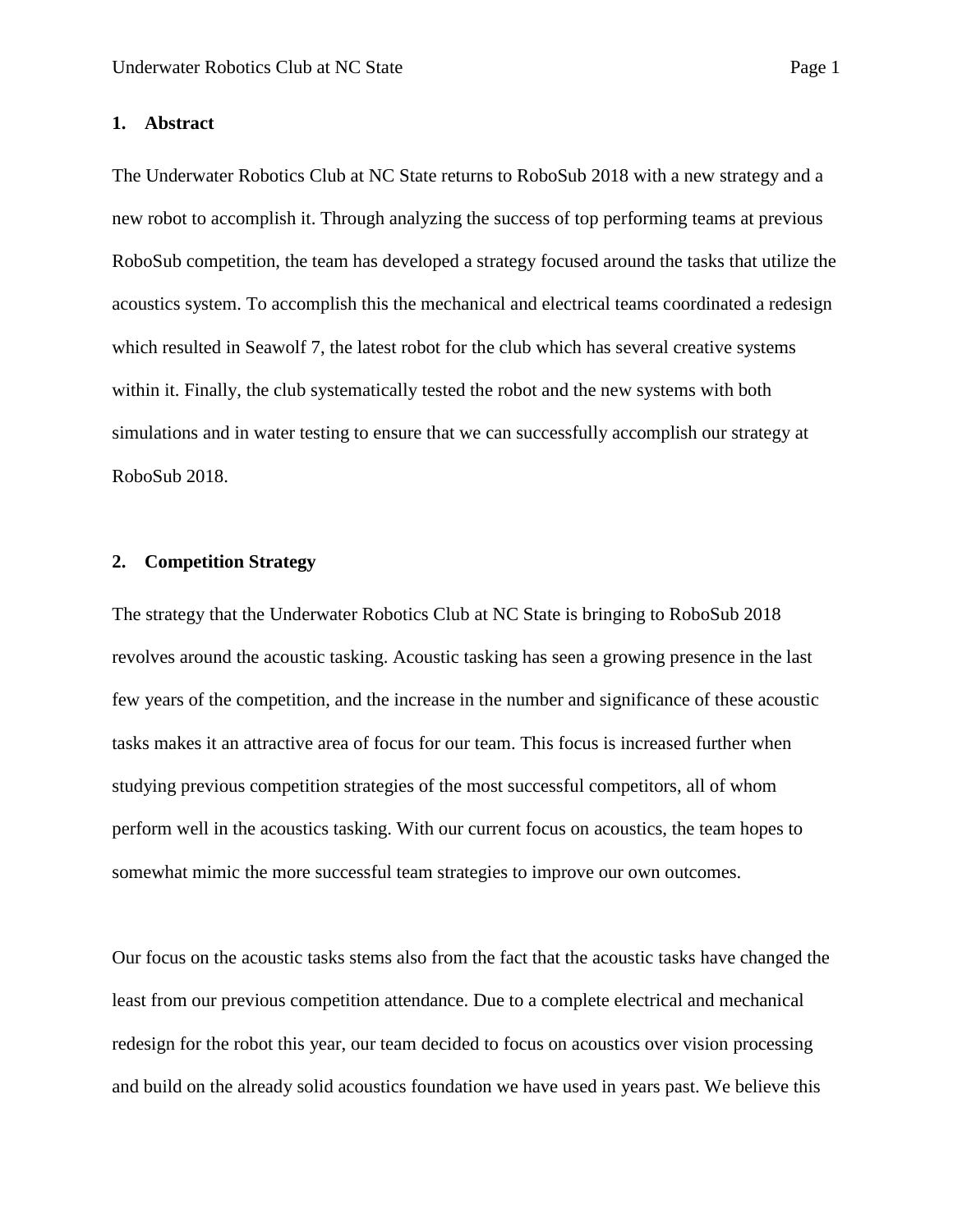ensures the best chance of success for our robot during the competition. Given the limited software team resources, it was decided that a vision processing-focused approach would not allow enough time for full development and thorough testing as would be required to be adequately prepared for competition.

Given the acoustic approach, the robot will attempt four tasks during its competition run. The robot will use its three orthogonal thrusters sets (oriented for x, y, and z-axis) to maneuver through the gate, as well as through the first path. The robot will then move into the open water and use a hydrophone array to locate the pinger for either the roulette wheel or the cash in depending on random pinger order. The move into open water is a safety factor to avoid possible collision with other task objects. At the roulette wheel, the robot will use its pneumatics system to drop markers onto the wheel. At the cash in, the robot will surface on the platform. While acoustics are used to navigate the robot to these tasks, vision processing will be used to complete the tasks. There are cameras on the front and bottom of the robot to perform the vision processing.

#### **3. Design Creativity**

There are several systems within Seawolf 7 that feature creative designs. The new frame designed by the mechanical team heavily utilizes 3D printing to create unique part designs for systems such as the torpedo launcher or the marker dropper. As part of the electrical redesign, a modular electrical system was made by the electrical team which helps solve some of the issues the club has had with past electrical systems.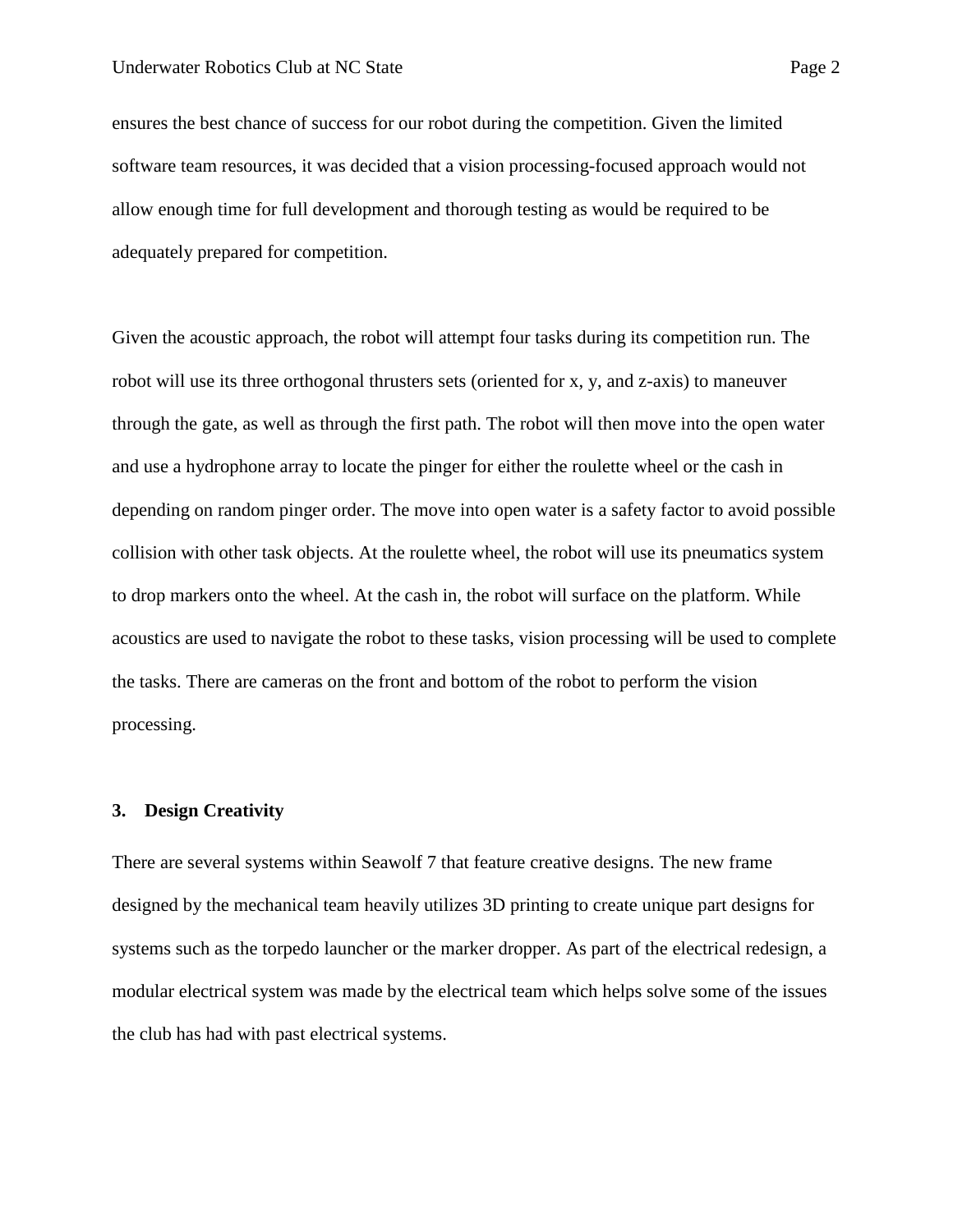As mentioned, the mechanical team has heavily utilized 3D printing with the mechanical design of Seawolf 7. While some of the more prominent benefits of 3D printing is the fast turnaround time and low cost compared to traditional manufacturing, it also allows for an increased flexibility in part design and reduction on the number of sub-assemblies on the vehicle. Throughout the designs a balance between the creativity, ease of printing the part, and the ease of replacing or repairing the part if it breaks had to be found. As mentioned, one of the tasks the club plans to attempt is the roulette wheel which requires a dropper. By using 3D printing to manufacture both the dropper mechanism as well as the markers we were able to rapidly iterate and improve the design. This allowed us to quickly reach a design that was compact and operated reliably. This allows for Seawolf 7 to attempt the roulette wheel task without the risk of the dropper mechanism failing to successfully drop the marker.

Another creative design in Seawolf 7 is the modular electrical system. After years of using a hard to troubleshoot set of electrical boards, the electrical team decided to create a modular system that splits the various functions of the previous electrical boards into individual systems which communicate over a shared backplane board. This design decision allows each system to be tested individually which simplifies troubleshooting and repairing damaged boards while also allowing the individual systems, such as the power conversion or sensors board, to be upgraded without needing to replace the entire electrical system. This change also shifted the complexity of the electrical system from encompassing the entire system, to a simple overall system made up of more complex subsystems.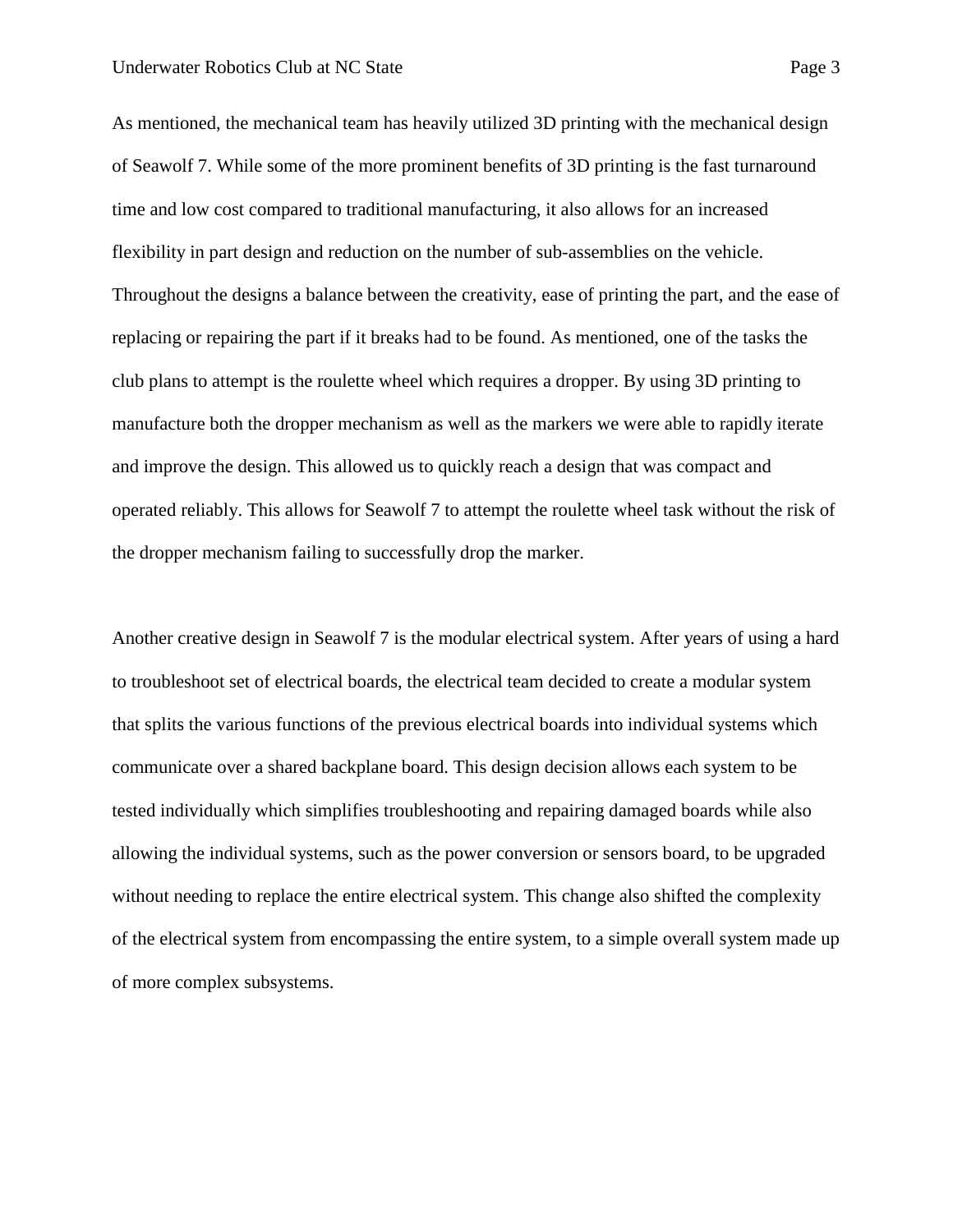### **4. Experimental Results**

The club performed multiple test over the spring semester and the summer. To balance testing and design engineering, we aimed to test once a month and spent the rest of the time that month designing and engineering new things for the test. By testing every month, the club is able to validate the improvements made during the past month.

Most of the testing done this year was focused on the acoustics system. The test followed our process from prototype system to robot ready program. The testing began in October, when long cables were used to connect hydrophones in the pool to an oscilloscope outside of the pool. During this test a PVC pipe structure was used to hold the pinger at a known distance from the hydrophones. Having the hydrophones at a set distance from the robot gave an expected result for the localization software. Using an oscilloscope, meant the best possible data was being gathered. Thus, the best scenario for the system was created and tested. The test ran successfully, and the data proved our concept for localizing the acoustic pinger.

The next test involved using a pocket oscilloscope that fits in the hull of our robot to capture the hydrophone data. If the oscilloscope could not be configured to accurately sample the pinger using the manufacturer's GUI then it would unlikely that the oscilloscope would sample the ping when controlled by club written software. In addition, the manufacturer's GUI made it easier to change configurations on the fly, in order to see what worked best for capturing acoustics data. This test allowed us to validate the performance of the pocket oscilloscope for the acoustic system.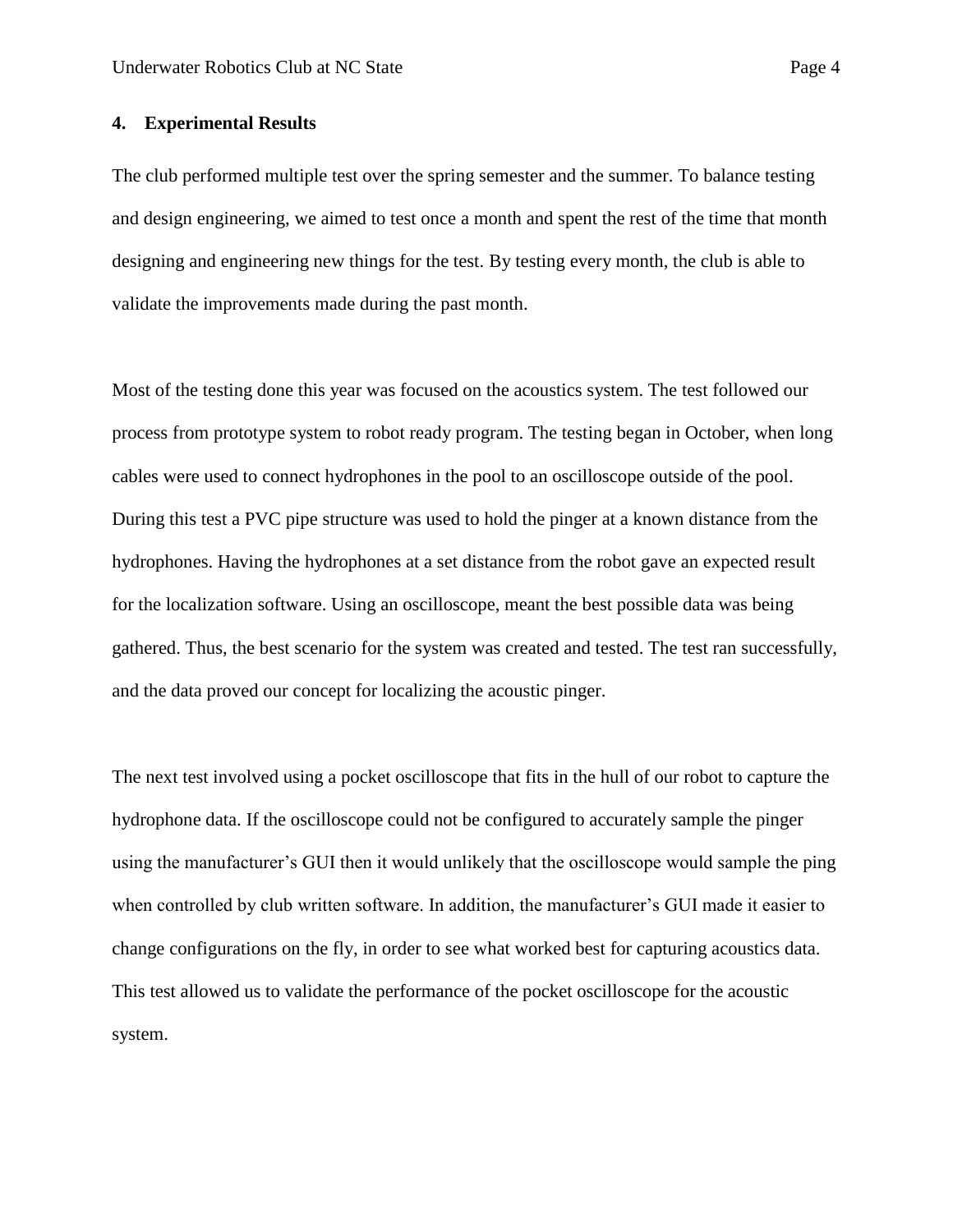The following test involved using the program written by the team to control the pocket oscilloscope and collect data. Success in this test mean that once the system was placed into the robot, the program would accurately tell the robot where the pinger is in the pool in relation to itself.

To insure success at the pool tests, the team made test plans and performed a dry run before every pool test. Running through the plan before going to the pool allowed us to find errors in our plan and ensure a successful pool test. Part of the dry run involved creating a simulation of the pool environment. For example, for the acoustic system, a signal generator was used to represent the pinger signal when dry running in the lab.

#### **5. Acknowledgements**

We would like to thank Advanced Circuits, Altium, ATI Industrial Automation, Fischer Connectors, North Carolina Space Grant, Pico Technology, RootBSD, SMC, and SolidWorks for sponsoring the club. Without their support this would not be possible.

We would also like the thank our faculty advisor, Dr. John Muth, for his continued support of the club.

#### **6. References**

No outside sources were used in the paper.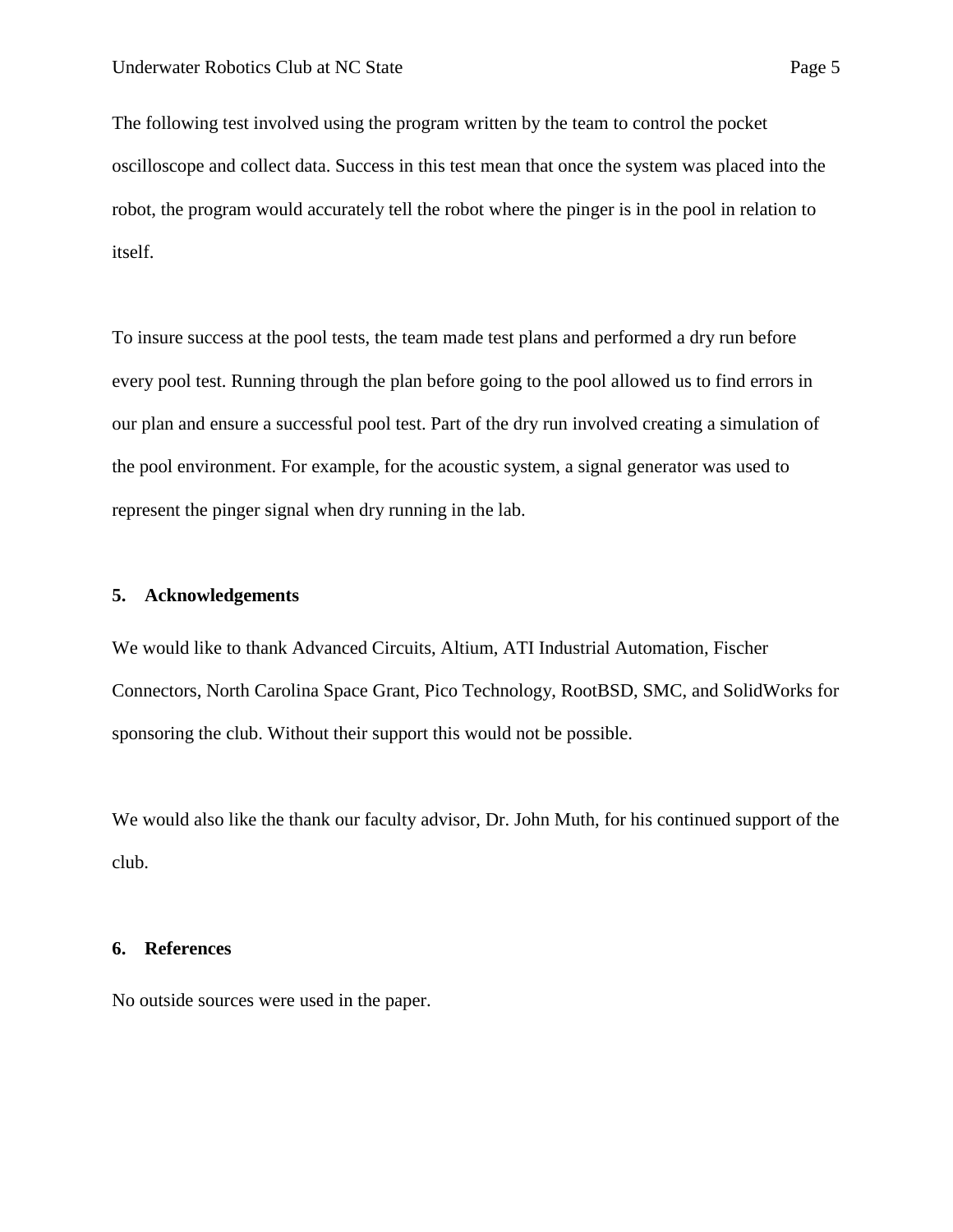# **Appendix A: Component Specifications**

Featured below is Table 1 which contains the list of components used in Seawolf 7 for the RoboSub 2018 competition.

| Component                                 | Vendor     | Model/Type                              | Specs                                               |
|-------------------------------------------|------------|-----------------------------------------|-----------------------------------------------------|
| Frame                                     | Custom     |                                         | Laser cut acrylic and 3D<br>printed PLA parts       |
| <b>Waterproof Housing</b>                 | Custom     |                                         | Custom aluminum endcaps<br>with double o-ring seals |
| <b>Waterproof Connectors</b>              | Fischer    | 103,104, and 105<br>series              |                                                     |
| Thrusters                                 | Seabotix   | <b>SBT150</b>                           | <b>Brushed Thrusters</b>                            |
| <b>Motor Control</b>                      | Polulu     | <b>High-Power Motor</b><br>Driver 18v15 |                                                     |
| <b>High Level Control</b>                 | Digikey    | ATX Mega 32A4U                          |                                                     |
| <b>High Level Control</b>                 | Digikey    | ATX Mega 16D4                           |                                                     |
| <b>Actuators</b>                          | <b>SMC</b> | <b>C85N8-10T</b>                        |                                                     |
| <b>Battery</b>                            | Turnigy    | 6s 5000mAh Lipo                         |                                                     |
| Regulator 1                               | TI         | <b>PTN78020W</b>                        | 6A Switching Regulator                              |
| Regulator 2                               | <b>ST</b>  | L7809                                   | Positive Voltage Regulator                          |
| Regulator 3                               | <b>TI</b>  | TPS54231                                | <b>Step-Down Buck Regulator</b>                     |
| <b>CPU</b>                                | Intel      | i7-2710QE                               |                                                     |
| <b>Internal Comm Network</b>              |            | <b>FTDI</b>                             | Serial to USB                                       |
| <b>External Comm Interface</b>            |            | Ethernet                                |                                                     |
| Programming Language 1                    |            | Python                                  |                                                     |
| Programming Language 2                    |            | $\overline{C}$                          |                                                     |
| <b>Inertial Measurement Unit</b><br>(IMU) | Sparkfun   | SEN-10736                               |                                                     |
| Camera(s)                                 | Microsoft  | LifeCam 720p                            |                                                     |
| Hydrophones                               |            |                                         |                                                     |
| Algorithms: vision                        | OpenCV     |                                         |                                                     |
| Algorithms: acoustics                     | numpy      |                                         |                                                     |
| Open source software                      | OpenCV     | 2.4                                     |                                                     |
| <b>Team Size</b>                          |            |                                         | 31                                                  |
| HW/SW expertise ratio                     |            | Mechanical,<br>Electrical, Software     | 12, 9, 9                                            |
| Testing time: simulation                  |            |                                         | 30 hours                                            |
| Testing time: in-water                    |            |                                         | 20 hours                                            |

## Table 1: Component Specifications